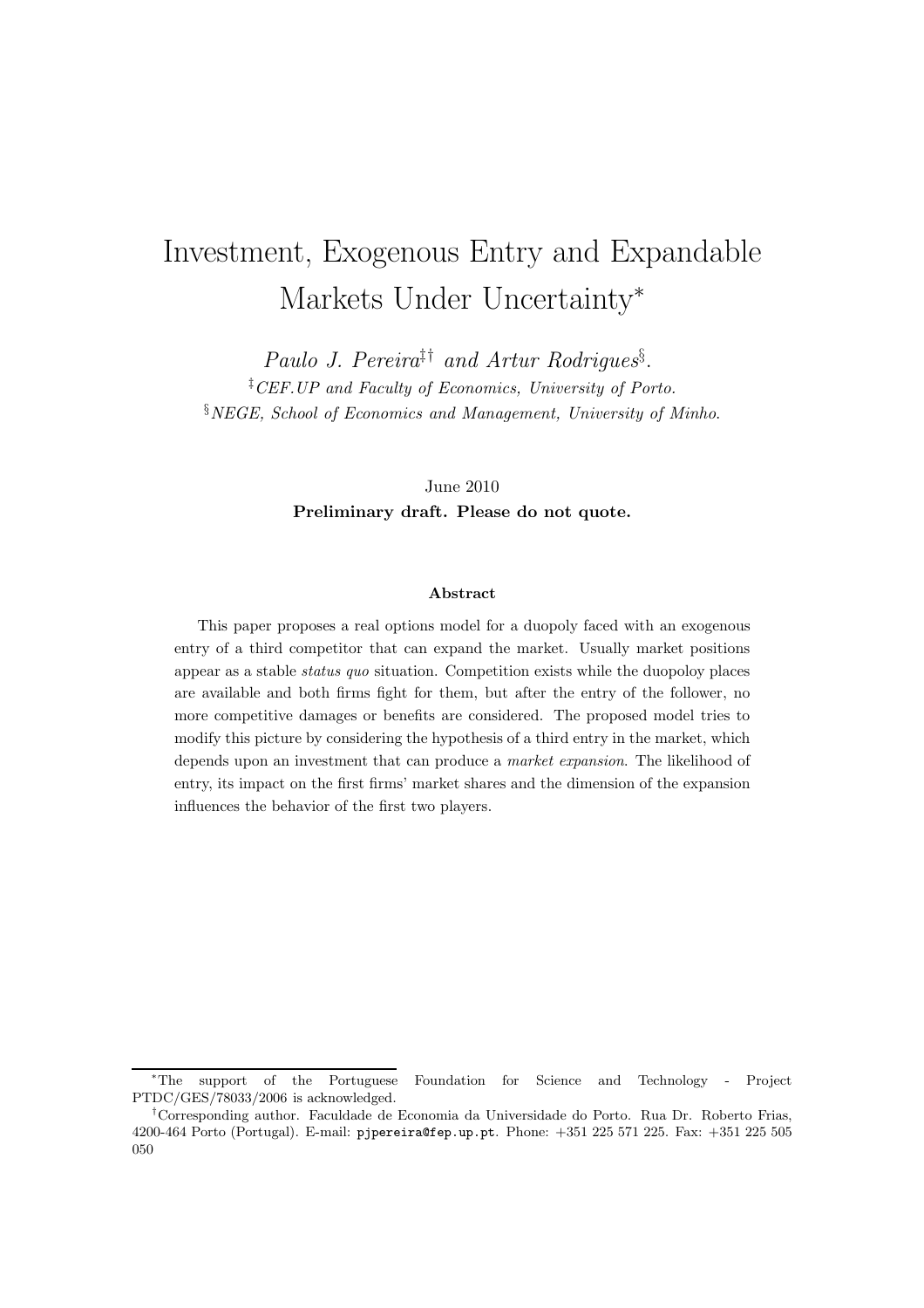# Investment, Exogenous Entry and Expandable Markets Under Uncertainty

# 1 Introduction

### 1.1 Investment on oligopolistic markets

Real world investment decisions rarely occur in monopoly contexts. Also perfect competitive markets, with a large number of active firms, are not the typical structure for the majority of industries.

As argued by Bouis, Huisman and Kort (2009), the recent wave of mergers and acquisitions contributed for new oligopoly structures in several sectors. Also, the specific characteristics of some industries induce market structures with a few number of operating firms (typical examples are technology industries, telecommunication, infrastructures such as airports). The same oligopolistic market structure appears in some regulated markets, where the regulator, through licensing, determines the (small) number of firms allowed to operate. All this justifies the recent growing interest on real option games in oligopolistic structures, most of them dealing with duopoly markets (e.g.: Smets 1991, Grenadier 1995, Pawlina and Kort 2002, Paxson and Pinto 2003), and few concerning market structures with more than two active players (e.g.: Grenadier 2002).

In a recent contribution, Bouis, Huisman and Kort (2009) study the optimal decision to invest in markets where more than two competitors are allowed to enter. First they derive the value and the triggers for an oligopoly of three firms, and then extend the model to  $n$  firms. They make, however, a basic assumption about the market. They implicitly assume that market demand, as a whole, remains relatively stable and so, as firms enter the market, a reallocation of the market share occurs (e.g., 100% market share for the monopolistic firm, dropping to 50% when second firm enters, and again dropping to 33.33% with the entry of the third company). This assumption implies that none of the entries is considered to have some sort of impact on the market dimension itself.

However, frequently, a positive impact on market dimension occurs as a consequence of the introduction of some new product. A well known example is the positive impact of Apple's iPhone on the dimension of smartphones market as a whole.

This paper tries to relax this basic assumption, by considering that an entry of some competing firm can cause the expansion of the market. In this context, the market may not be exactly the same after the investment decision of a given player. Also, the possibility of asymmetric market shares after the expansion is considered, so the entry of a new competitor not only expands the market, but also may have some impact (positive or negative) on incumbent firms' market shares.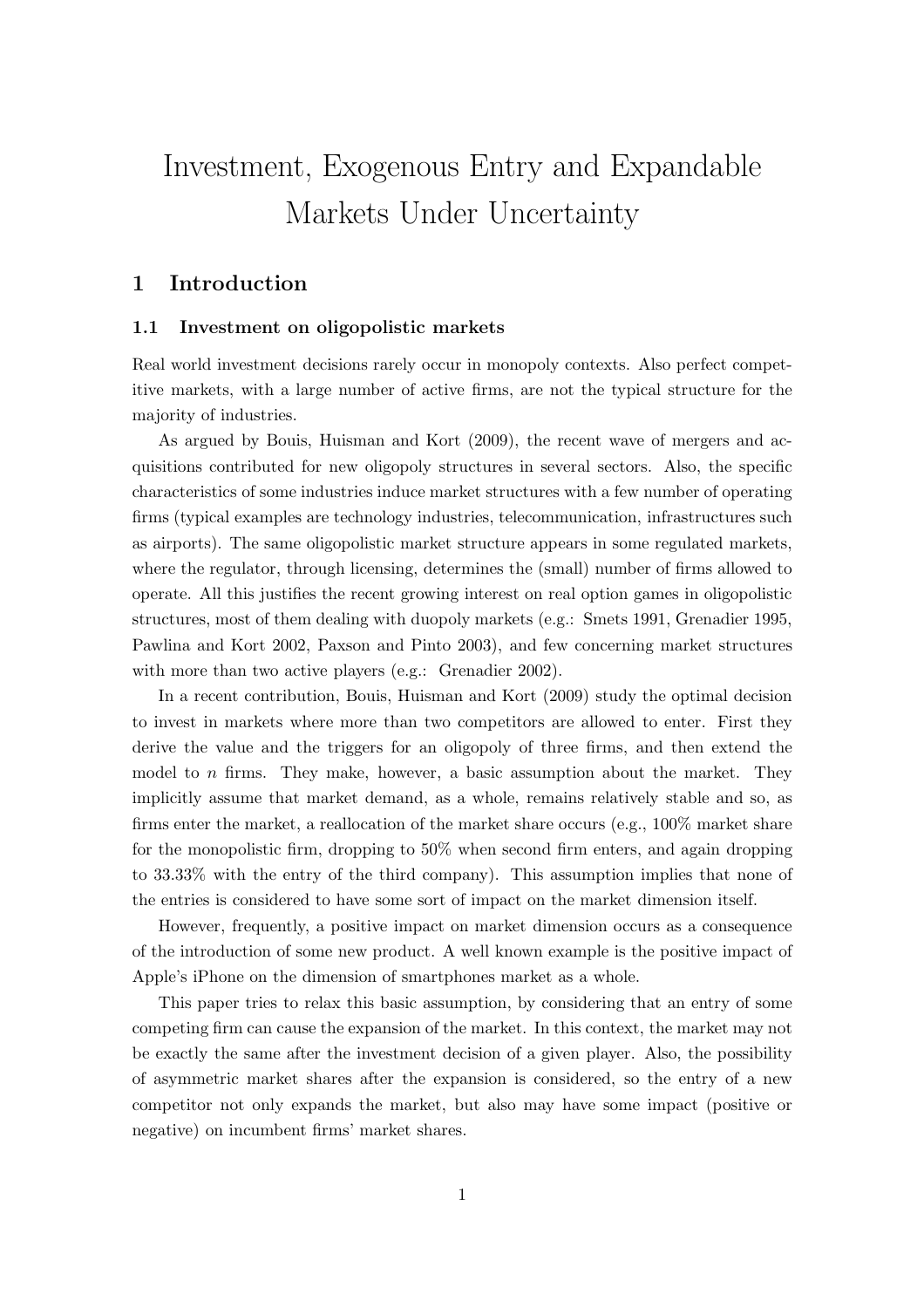#### 1.2 Expandable markets

Markets may expand due to advertising to capture totally new clients<sup>3</sup>, a new usage for some existing product, or the introduction of a technological innovation.

Expandable markets consist of markets that can have a significant increment on its dimension, rather than presenting a smooth continuous growth. In this sense, a market expansion consists on some discrete increment of the market dimension, as a consequence of some external event (e.g.: the concession of a new license, the occurrence of a discovery, the construction of a new infrastructure). Also it can be promoted by a third party (not yet an active firm), as happens in advertising new products.

### 1.3 An overview of the competitive dynamics

We first provide an overview of the market and its competitive dynamics. Initially, the market is assumed to be a duopoly, where  $two<sup>4</sup>$  firms (which are assumed to be symmetric ex ante) compete for the two available places. As shown in the related literature, for lower levels of the state variable none of the two firm wishes to enter the market, since the follower's position is more valuable than that of the leader. At some level of the state variable, known as the leader trigger, one of the firms behaves optimally, preempting the other firm, by entering the market. When this happens, the other company remains idle until the optimal moment for the follower arrives (i.e. until the follower trigger is achieved).

While alone in the market, the leader receives the total net cash flows, but after the entry of the follower, both the leader and the follower share the market in equal parts. This corresponds to an ex post market symmetry.

Generally, in the related literature, market positions appear as a stable *status quo* situation. In fact, competition exists while the places are available and both firms fight for them, but after the entry of the follower, no more competitive damages or benefits are considered.

The proposed model tries to modify this picture by considering the hypothesis of a third entry in the market, which depends upon an investment that can produce a market expansion. Without this expansion, no space exists for any additional firm, but with that investment the market turns to be an oligopoly with three active firms. In practical terms, this is equivalent to assuming that the new entrant cannot take any existing market share from the installed firms, and so the only way is to obtain sales by increasing the market.

This entry depends upon some future random (exogenous) event (e.g.: the additional license, the discovery), about which the first two firms can only establish some expectations.

<sup>&</sup>lt;sup>3</sup>In marketing context, expandable markets focus on adding new customers, rather than, existing customers Armstrong and Kotler (1996, p. 217).

<sup>&</sup>lt;sup>4</sup>These can be considered *positioned firms* as in Armada, Kryzanowski and Pereira  $(2010)$ .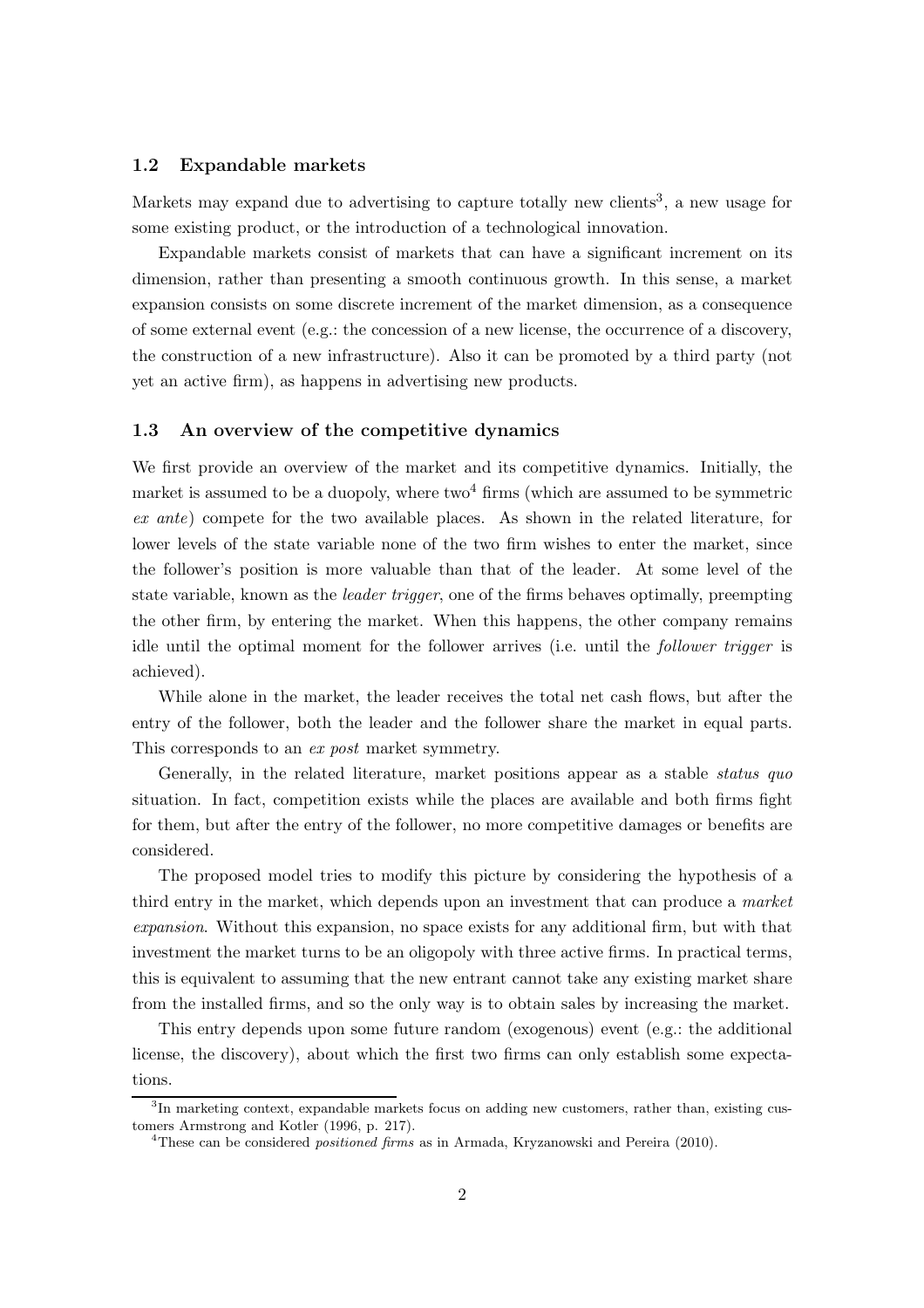Naturally, considering this option has a major impact on the optimal investment decision of the competing firms. The second follower decision depends on three important parameters: the cost and the dimension of the market expansion, as well as its expected effect. The two first firms' decisions, given the available information, are affected by their expectations about the effect of this possible expansion on their market share.

## 2 The Model

## 2.1 The second follower's option to expand

The model is developed following, as usual, a backwards procedure, starting with the last decision: the option to invest for the second follower.

Consider a market with two already active and operating firms, where no space for a third company exists, unless an additional investment is made, with the purpose of expanding the market, creating space for a new player, or, alternatively, unless a regulator opens the constrained market to a new player, by granting a new license. In this context, if a third firm intends to enter, it must invest in the market expansion, transforming the duopoly into a oligopoly of three players.

Let  $K_2$  be the investment needed to expand the market. For the moment, it is assumed that the investment cost is constant over time, and also it is not proportional to the expansion dimension. The expansion consists of increasing by  $\phi\%$  the net cash flows available to all the firms acting in the market.

The whole market net cash flow  $(x)$  behaves according to a geometric Brownian motion, as follows:

$$
dx = \alpha x dt + \sigma x dZ \tag{1}
$$

where  $x > 0$ ,  $\alpha \in [0, r)$  and  $\sigma$  are, respectively, the drift parameter and the instantaneous volatility, r is the risk-free interest rate, and  $dZ$  is an increment of the Wiener process.

The firm is assumed to be risk neutral, or  $x$  in equation 1 is the certainty-equivalent cash flow.

By investing  $K_2$  the firm increases the level of the (whole) market net cash flows from x to  $x(1+\phi)$ .

After the entry of the second follower, the market share for the three companies are defined as follows:  $\tilde{S}_l$  is the market share for the leader (the first company entering the market),  $\tilde{S}_{f1}$  is the market share for the first follower, and finally,  $\tilde{S}_{f2}$  represents the market share for the second follower. Obviously,  $\tilde{S}_l + \tilde{S}_{f1} + \tilde{S}_{f2} = 1$ . Consequently, the net cash flow for each player, after the market expansion, is:  $x(1+\phi)\tilde{S}_l$  for the leader,  $x(1+\phi)\tilde{S}_{f1}$  for the first follower, and  $x(1+\phi)\tilde{S}_{f2}$  for the second follower. Since we assume ex post symmetry for the first two players, we have  $\tilde{S}_l = \tilde{S}_{f1}$ .

The market expansion, and the entry of a new competing firm, may have some effect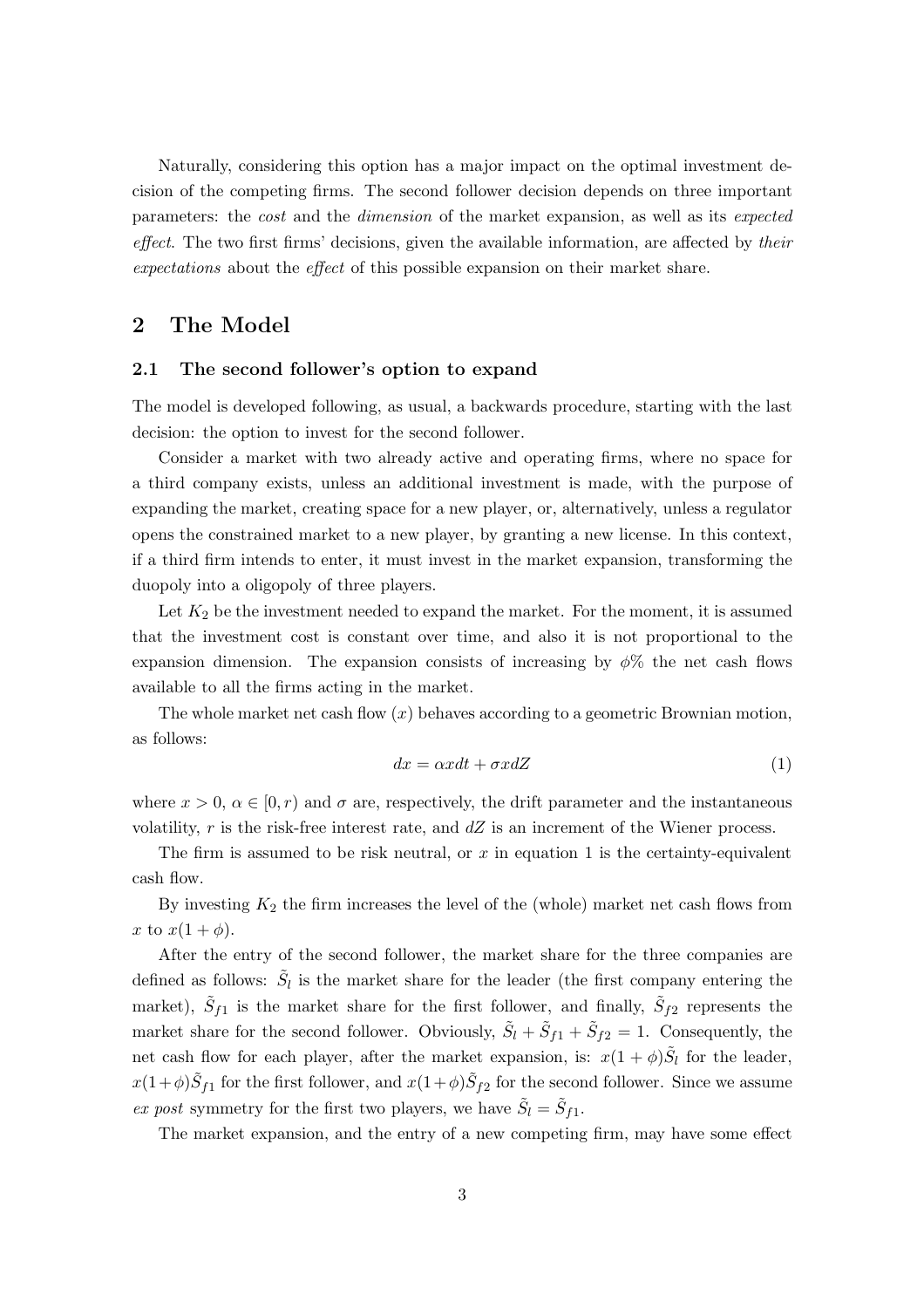on the market share of the first two firms. Let this effect be defined by  $\theta$ . If  $\theta = 0$ there is no impact (neither positive or negative) from the market expansion for the firms already in place; this means that all the new (expanded) market is captured by the second follower. A  $\theta > 0$  reflects a positive effect for the first two players from the expansion; in this situation the new firm only captures a part of the additional expanded market. Finally, a  $\theta < 0$  implies a negative impact for the two installed firms: in this situation the second follower conquers a market share higher than the equivalent to the new market. The extreme values for  $\theta$  are  $-1$  and 1, meaning, respectively, the firms in place lose all their market share to the new follower, and the firms in place gain all the expanded market, leaving no space for the second follower. Accordingly, the market share for the firms is a function of  $\theta$ :  $\tilde{S}_l(\theta)$ ,  $\tilde{S}_{f1}(\theta)$ , and  $\tilde{S}_{f2}(\theta)$ .

Table 1 shows the market shares, before and after the market expansion, for the competing firms as a function of  $\theta$ . Figure 1 shows the market shares for different levels of θ.

| Player                    | <b>Before Expansion</b>                                    | After Expansion           |                               |
|---------------------------|------------------------------------------------------------|---------------------------|-------------------------------|
|                           | (Symmetric Duopoly) $\theta \in [-1,0]$ $\theta \in (0,1]$ |                           |                               |
| Leader/ $1^{st}$ Follower | 2                                                          | $1+\theta$<br>$2(1+\phi)$ | $1+\theta\phi$<br>$2(1+\phi)$ |
| $2^{nd}$ Follower         |                                                            | $\phi-\theta$             |                               |

Table 1: The market shares for the companies, before and after the market expansion.



**Figure 1:** Market share as a function of  $\theta$  ( $\phi = 0.2$ ).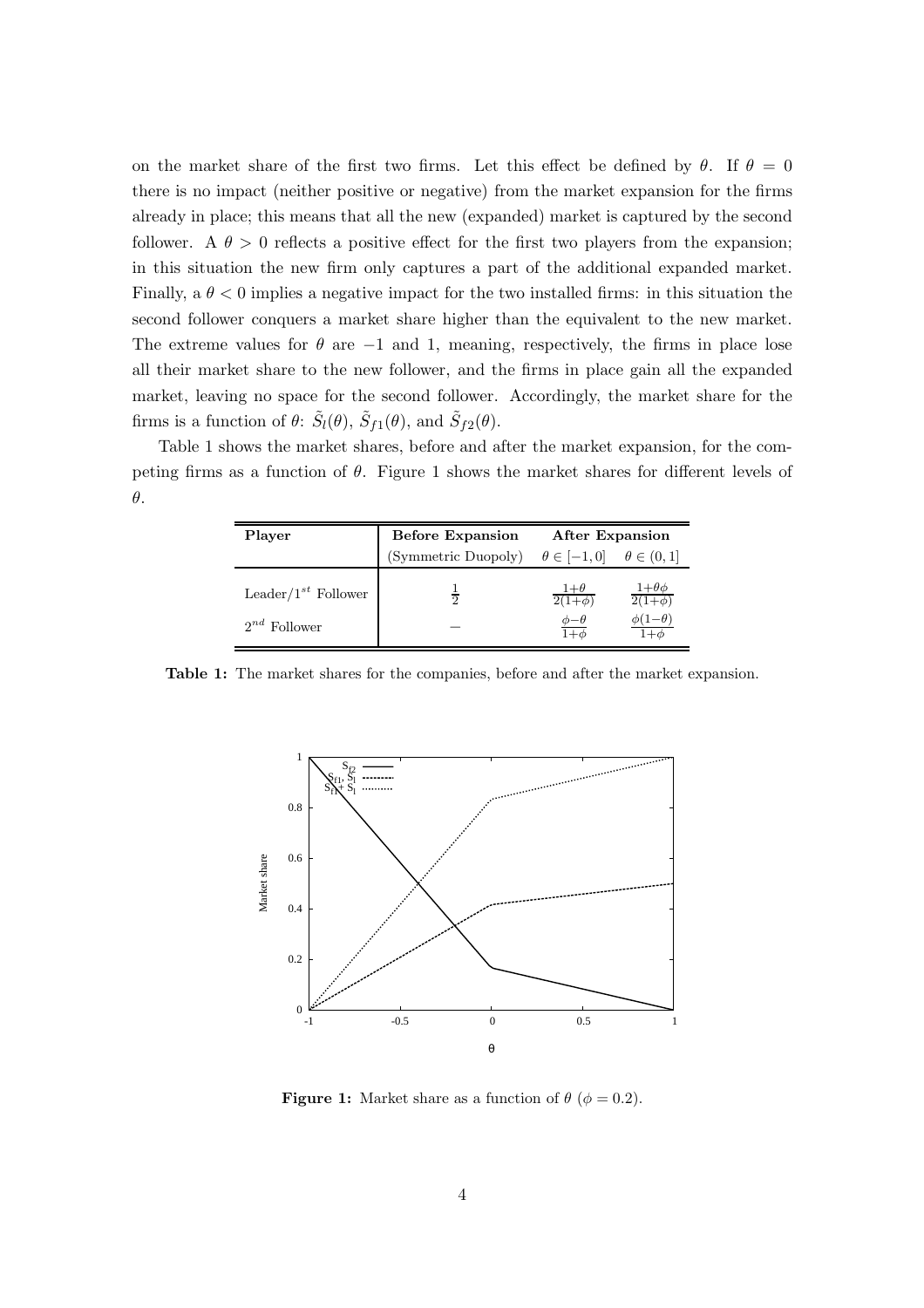The value function for the second follower,  $F_2(x)$ , must satisfy the following ordinary differential equation (ODE), during the continuation period (the period for which it is not yet optimal to invest):

$$
\frac{1}{2}\sigma^2 x^2 \frac{\partial^2 F_2(x)}{\partial x^2} + \alpha x \frac{\partial F_2(x)}{\partial x} - rF_2(x) = 0
$$
\n(2)

subject to the following boundary conditions:

$$
\lim_{x \to 0} F_2(x) = 0 \tag{3}
$$

$$
\lim_{x \to x_{f2}^*} F_2(x) = \frac{x_{f2}^* \tilde{S}_{f2}(\theta)}{r - \alpha} - K_2 \tag{4}
$$

$$
\lim_{x \to x_{f2}^*} \frac{\partial F_2(x)}{\partial x} = \frac{\tilde{S}_{f2}(\theta)}{r - \alpha} \tag{5}
$$

where  $\tilde{S}_{f2}(\theta)$  is as previously defined:

$$
\tilde{S}_{f2}(\theta) = \begin{cases}\n\frac{\phi - \theta}{1 + \phi} & \text{if } \theta \in [-1, 0] \\
\frac{\phi(1 - \theta)}{1 + \phi} & \text{if } \theta \in (0, 1]\n\end{cases}
$$
\n(6)

and  $x_{f2}^*$  corresponds to the optimal investment trigger for the second follower. Equations 4 and 5 are the well known value-matching and smooth-pasting conditions.

After considering the boundaries, the solution for  $F_2(x)$  takes the form:

$$
F_2(x) = \begin{cases} \frac{K_2}{\beta - 1} \left(\frac{x}{x_{f2}^*}\right)^{\beta} & \text{for } x < x_{f2}^*\\ \frac{x(1 + \phi)\tilde{S}_{f2}(\theta)}{r - \alpha} - K_2 & \text{for } x \ge x_{f2}^* \end{cases}
$$
(7)

where  $\beta$  is the positive root of the fundamental quadratic  $0.5\sigma^2\beta(\beta-1) + \alpha\beta - r = 0$ :

$$
\beta = \frac{1}{2} - \frac{\alpha}{\sigma^2} + \sqrt{\left(-\frac{1}{2} + \frac{\alpha}{\sigma^2}\right)^2 + \frac{2r}{\sigma^2}} > 1\tag{8}
$$

and the trigger value is:

$$
x_{f2}^* = \frac{\beta}{\beta - 1} \frac{r - \alpha}{(1 + \phi)\tilde{S}_{f2}(\theta)} K_2
$$
\n
$$
\tag{9}
$$

The value and trigger functions exhibit the usual sensitivities to x, r,  $\alpha$  and  $\sigma$ . If the market expansion is greater, the second follower invests sooner,  $\frac{\partial x_{f2}^*}{\partial \phi} < 0$ , and a higher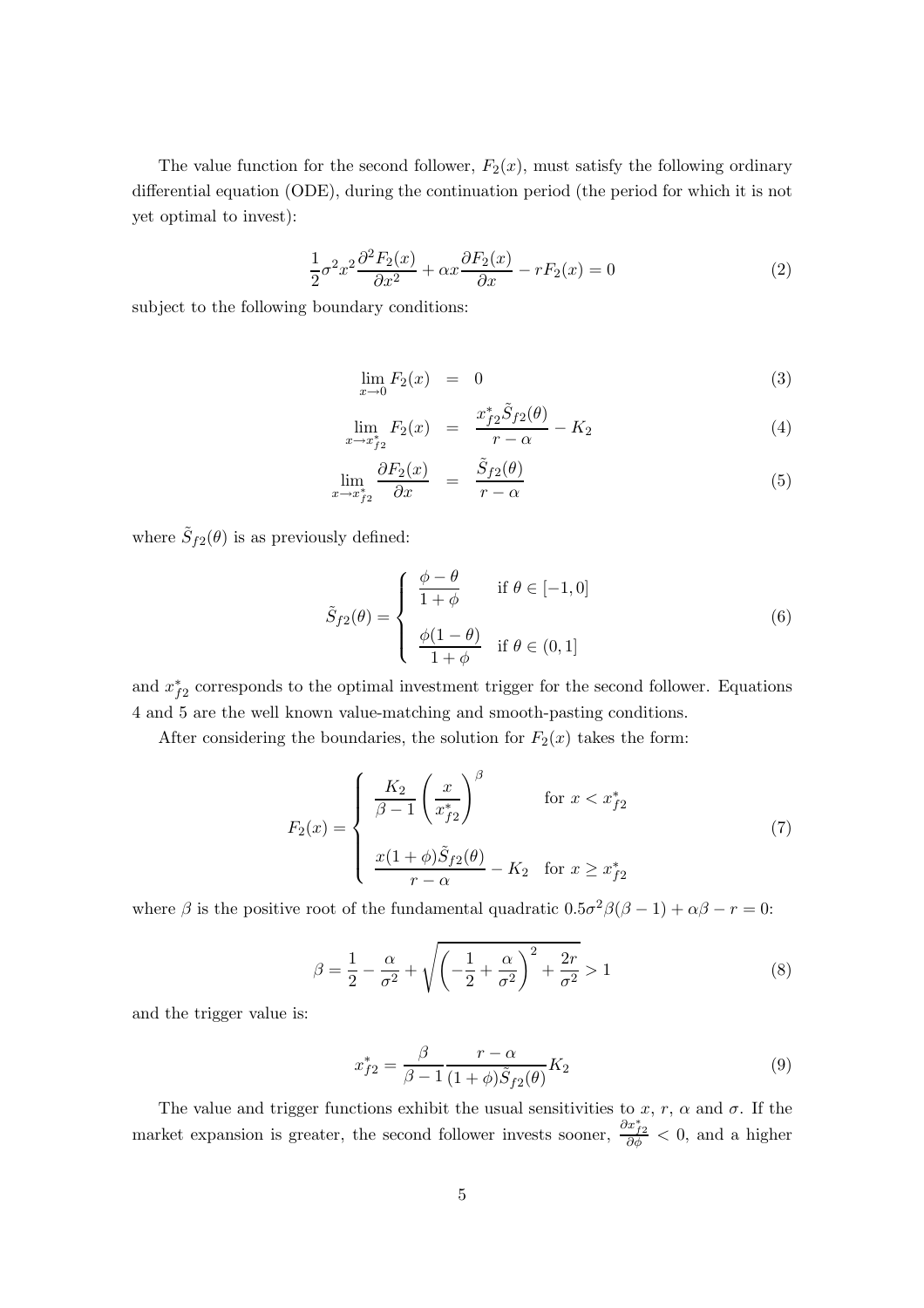market share (a lower market share for the players already in the market) also prompts the investment sooner,  $\frac{\partial x_{f2}^*}{\partial \theta} > 0$ .



**Figure 2:** Optimal investment trigger for the second follower,  $x_{f2}^*$ , as a function of  $\theta$ and  $\phi$ .  $\sigma = 0.25$ ,  $r = 0.05$ ,  $\alpha = 0.02$ ,  $K_2 = 30$ ,  $\theta = -0.25$ ,  $\phi = 0.2$ .

## 2.2 The optimal investment decision for the first follower

In order to compute the value and the optimal timing of first follower's investment opportunity, first the general value function for the active project needs to be determined.

### 2.2.1 The value of the active project

Since the value of the active project for the first follower  $(V_1(x))$  is a contingent asset, i.e. its value depends on the state variable  $x$ , it is the solution to the following differential equation:

$$
\frac{1}{2}\sigma^2 x^2 \frac{\partial^2 V_1(x)}{\partial x^2} + \alpha x \frac{\partial V_1(x)}{\partial x} - rV_1(x) + xS_{f1} + \lambda \left[ \frac{\left[ x(1+\hat{\phi}) \right] \tilde{S}_{f1}(\hat{\theta})}{r - \alpha} - V_1(x) \right] = 0 \tag{10}
$$

This equation incorporates the instantaneous cash-flow  $(xS_{f1},$  where  $S_{f1}$  is the firm's market share before the second follower's entry) that the firm receives after investing and during the *duopoly* period. However, there is some possibility of an additional entry, which depends on the decision of a third firm to invest on the market and/or other exogenous event. This possibility is modeled as an exogenous event<sup>5</sup>, and the firms in place must

<sup>5</sup>Assuming that the two active firms do not have full information about the intentions of any second follower.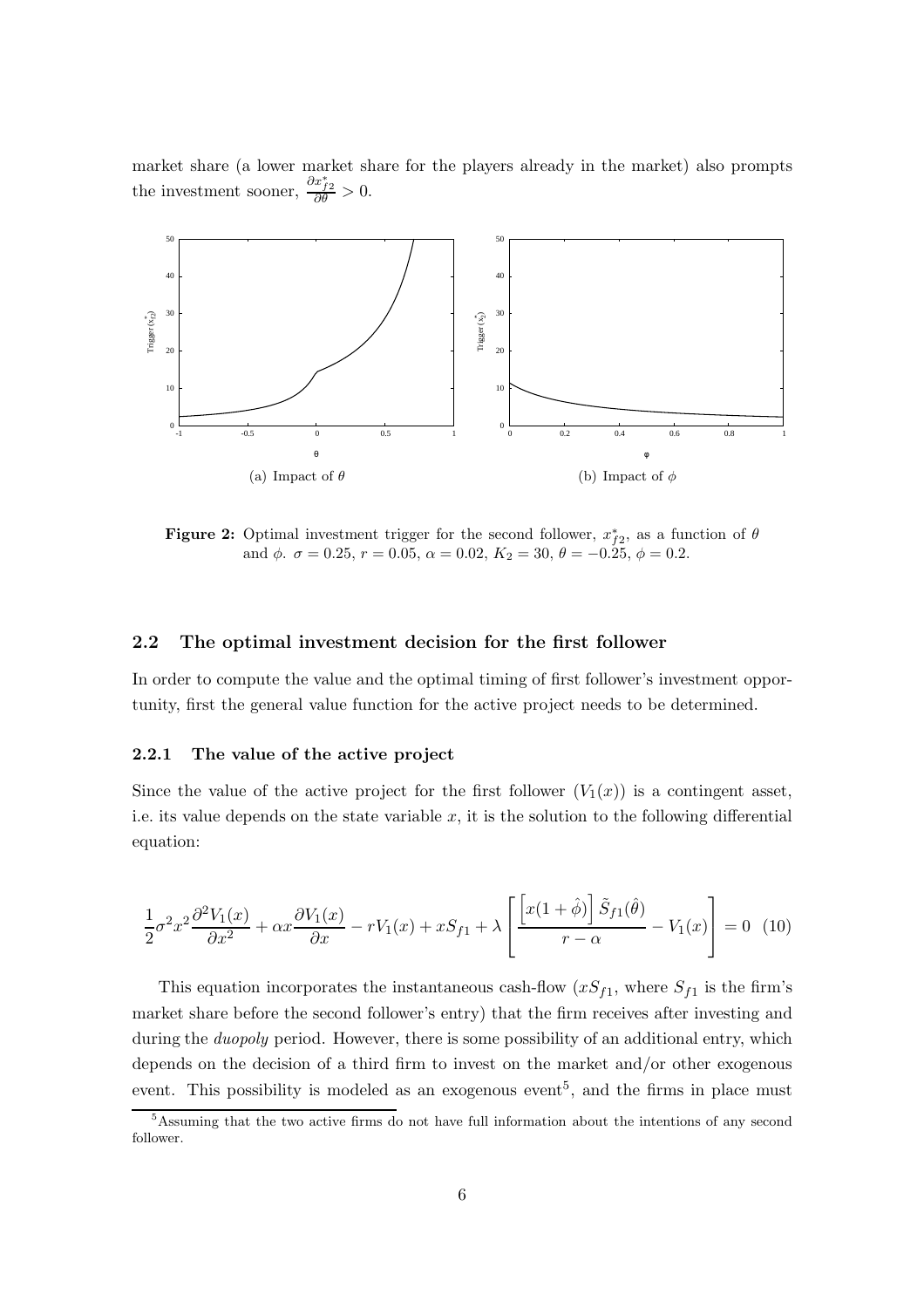work with their expectations about the probability of occurrence, the dimension of the market expansion and its impact on their market share.

The expected impact on the first follower's project value caused by the entry of a second follower, is captured by the last term of the left-hand side of equation 10, where  $\lambda$  corresponds to the instantaneous frequency of entry of an additional competitor in the market,  $\hat{\phi}$  is the firm's expectation about the dimension of the market expansion, and  $\tilde{S}_{f1}(\hat{\theta})$  is its expected market share, after the expansion occurrence.

The solution for this non-homogeneous differential equation is:

$$
V_1(x) = c_1 x^{\eta_1} + c_2 x^{\eta_2} + \frac{x S_{f1}}{r - \alpha + \lambda} + \frac{\lambda}{r - \alpha + \lambda} \frac{x(1 + \hat{\phi}) \tilde{S}_{f1}(\hat{\theta})}{r - \alpha}
$$
(11)

Requiring that  $V_1(0) = 0$ , and in absence of speculative bubbles (see Dixit and Pindyck (1994) for the supporting arguments)  $c_1 = c_2 = 0$ , and the value of the first follower's active project equals:<sup>6</sup>

$$
V_1(x) = \frac{xS_{f1}}{r - \alpha + \lambda} + \frac{\lambda}{r - \alpha + \lambda} \frac{x(1 + \hat{\phi})\tilde{S}_{f1}(\hat{\theta})}{r - \alpha}
$$
(12)

#### 2.2.2 The value of the investment opportunity

Once  $V_1(x)$  is determined, the value of the option to invest for the first follower can be obtained,  $F_1(x)$ , using the standard steps. Accordingly, we know  $F_1(x)$  must satisfy the following differential equation:

$$
\frac{1}{2}\sigma^2 x^2 \frac{\partial^2 F_1(x)}{\partial x^2} + \alpha x \frac{\partial F_1(x)}{\partial x} - rF_1(x) = 0
$$
\n(13)

subject to the following boundary conditions:

$$
\lim_{x \to 0} F_1(x) = 0 \tag{14}
$$

$$
\lim_{x \to x_{f1}^*} F_1(x) = \frac{x_{f1}^* S_{f1}}{r - \alpha + \lambda} + \frac{\lambda}{r - \alpha + \lambda} \frac{x_{f1}^*(1 + \hat{\phi}) \tilde{S}_{f1}(\hat{\theta})}{r - \alpha} - K \tag{15}
$$

$$
\lim_{x \to x_{f1}^*} \frac{\partial F_1(x)}{\partial x} = \frac{S_{f1}}{r - \alpha + \lambda} + \frac{\lambda}{r - \alpha + \lambda} \frac{(1 + \hat{\phi})\tilde{S}_{f1}(\hat{\theta})}{r - \alpha} \tag{16}
$$

where  $x_{f1}^*$  corresponds to the optimal trigger for the first follower and K to the investment cost. Solving the equations using the boundaries, the trigger value is obtained:

<sup>&</sup>lt;sup>6</sup>Note that for  $\lambda = 0$ , meaning no probability for the entry of an additional firm, the value of the active project is simply  $V_1(x) = \frac{xS_{f1}}{r-\alpha}$ , which corresponds to present value of the firm's future cash flows, sharing the market with the leader. For  $\lambda = \infty$ , meaning the sure entry of an additional firm, the value of the active project is simply  $V_1(x) = \frac{xS_{f1}}{r-\alpha}$ , which corresponds to present value of the firm's future cash flows in the new market structure with three players.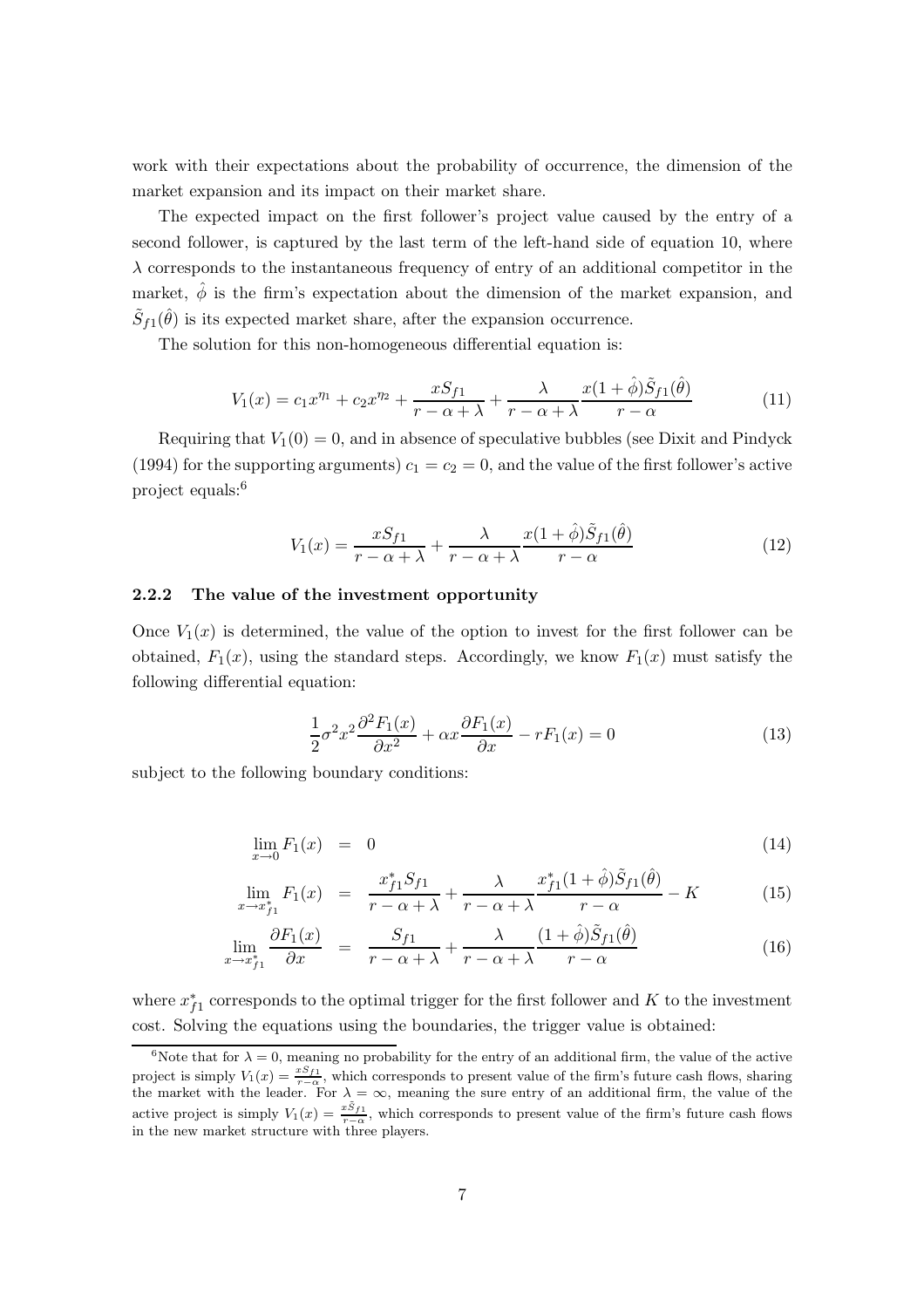$$
x_{f1}^* = \frac{\beta}{\beta - 1} \frac{K}{\gamma_1 + \psi \gamma_2} \tag{17}
$$

where  $\gamma_1 = \frac{S_{f1}}{r - \alpha + \cdots}$  $\frac{S_{f1}}{r-\alpha+\lambda}, \, \gamma_2 = \frac{(1+\hat{\phi})\tilde{S}_{f1}(\hat{\theta})}{r-\alpha}$  $\frac{\phi\left(S_{f1}(\theta)\right)}{r-\alpha}$ , and  $\psi=\frac{\lambda}{r-\alpha+\lambda}$ .

For the first follower, the value function is:

$$
F_1(x) = \begin{cases} \frac{K}{\beta - 1} \left(\frac{x}{x_{f1}^*}\right)^{\beta} & \text{for } x < x_{f1}^* \\ (\gamma_1 + \psi \gamma_2)x - K & \text{for } x \ge x_{f1}^* \end{cases}
$$
(18)

The effect of a higher probability of exogenous entry (higher  $\lambda$ ) depends on the effect the entry has on the market share of the first follower. If entry reduces its cash flows  $(\hat{\theta} < 0)$ , a higher  $\lambda$  delays investment of the first follower  $(\frac{\partial x_{j1}^*}{\partial \lambda} < 0)$ , while the opposite occurs for  $\hat{\theta} > 0$ : if the first follower benefits from the entry, it will invest sooner the higher the probability of entry  $\left(\frac{\partial x_{j1}^*}{\partial \lambda} > 0\right)$ . If the second follower expands the market and gets all the cash flows from the expansion  $(\theta = 0)$ , the trigger for the first follower is independent of  $\lambda \left( \frac{\partial x_{f1}^*}{\partial \lambda} = 0 \right)$ .

The first follower's entry occurs sooner for higher values of  $\hat{\theta}$  ( $\frac{\partial x_{f1}^*}{\partial \hat{\theta}} < 0$ ): the more beneficial the entry for the first follower, the sooner it will invest. The dimension of the expansion  $\hat{\phi}$  only influences the first follower's trigger for  $\hat{\theta} > 0$ : a higher expansion induces investment sooner given that the first follower captures part of the expanded market  $\left(\frac{\partial x_{f1}^*}{\partial \hat{\phi}} < 0\right)$ .

Finally, the usual effect of uncertainty in the real option model holds: a higher uncertainty delays investment  $\left(\frac{\partial x_{f1}^*}{\partial \sigma} < 0\right)$ , regardless of the values of  $\hat{\theta}$ ,  $\hat{\phi}$ , and  $\lambda$ .

## 2.3 The optimal investment decision for the leader

Considering that the leader is already active in the market, its value function  $L(x)$  must satisfy the following ODE, prior to the entry of the first follower:

$$
\frac{1}{2}\sigma^2 x^2 \frac{\partial^2 L(x)}{\partial x^2} + \alpha x \frac{\partial L(x)}{\partial x} - rL(x) + x = 0 \tag{19}
$$

subject to the following boundary conditions:

$$
\lim_{x \to 0} L(x) = 0 \tag{20}
$$

$$
\lim_{x \to x_{f1}^*} L(x) = \frac{x_{f1}^* S_l}{r - \alpha + \lambda} + \frac{\lambda}{r - \alpha + \lambda} \frac{x_{f1}^* (1 + \hat{\phi}) \tilde{S}_{f1}(\hat{\theta})}{r - \alpha}
$$
(21)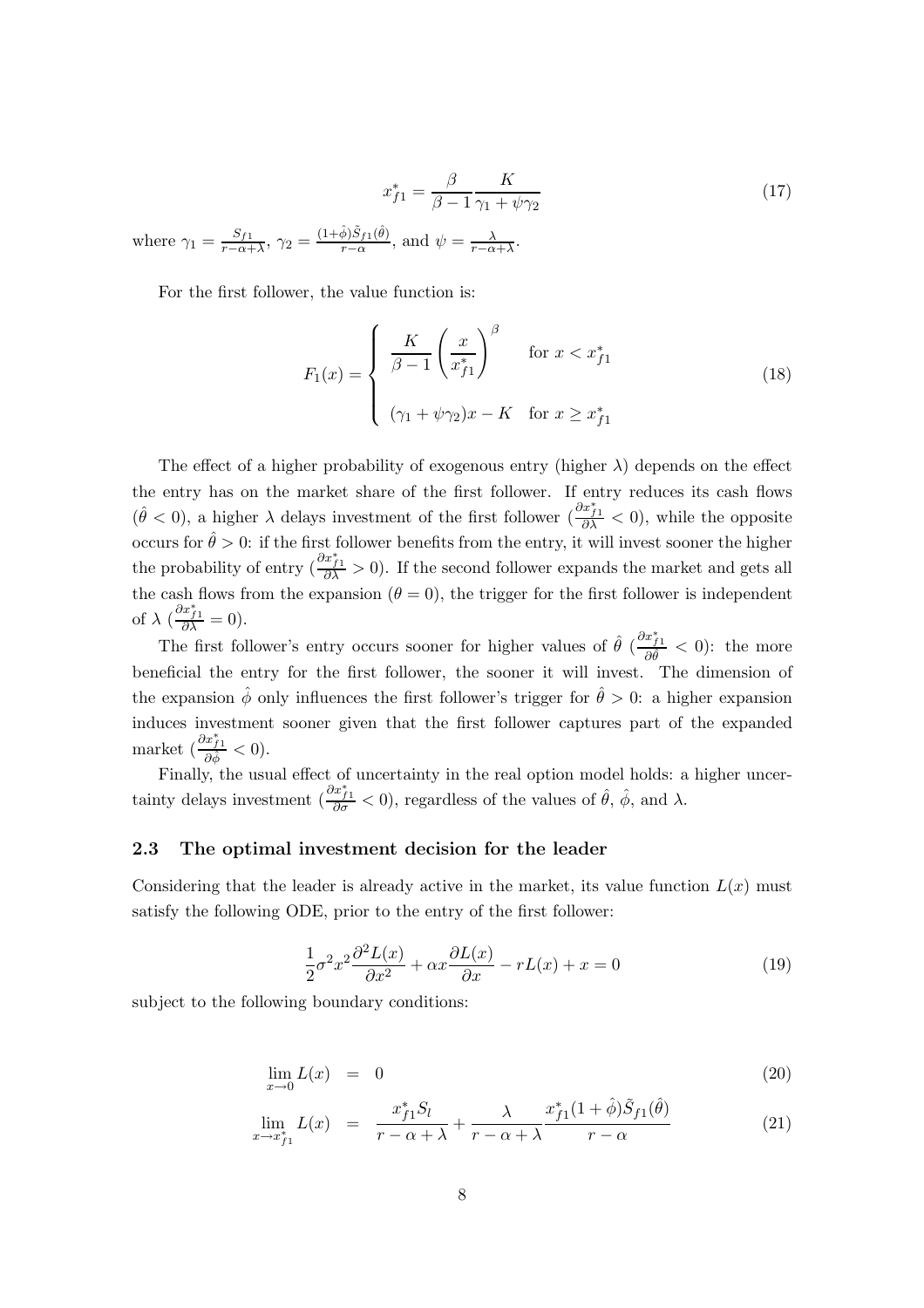The second boundary (Eq. 21) ensures that when the optimal trigger for the first follower approaches, the value of the active project for the leader tends to the value for the first follower. This occurs because, at that moment, the monopoly period ends, and leader shares the market with the first follower. Given the ex ante symmetry assumption, the leader expectations about the occurrence of a market expansion are the same as those of the first follower.

The solution for the non-homogeneous ODE is:

$$
L(x) = c_3 x^{\beta} + \frac{x}{r - \alpha}
$$
\n(22)

where  $\beta$  is as presented in Eq. (8), and

$$
c_3 = \frac{x_{f1}^* \left[ (r - \alpha)(\gamma_3 + \psi \gamma_2) - 1 \right]}{x_{f1}^{*\beta}(r - \alpha)}\tag{23}
$$

where  $\gamma_3 = \frac{S_l}{r - \alpha + \lambda}$ ;  $\gamma_2$  and  $\psi$  are as previously defined. Since  $x_{f1}^* = \frac{\beta}{\beta - 1}$  $\frac{\beta}{\beta-1} \frac{K}{\gamma_1 + \gamma_2}$  $\frac{K}{\gamma_1+\psi\gamma_2}$ ,  $c_3$  can be rearranged to<sup>7</sup>:

$$
c_3 = \frac{\beta}{\beta - 1} \left[ 1 - \frac{1}{(r - \alpha)(\gamma_3 + \psi \gamma_2)} \right] K \frac{1}{x_{f1}^{*\beta}}
$$
(24)

Accordingly,  $L(x)$  is given by:

$$
L(x) = \begin{cases} \frac{x}{r - \alpha} + \frac{\beta}{\beta - 1} \left[ 1 - \frac{1}{(r - \alpha)(\gamma_3 + \psi \gamma_2)} \right] K \left( \frac{x}{x_{f1}^*} \right)^\beta & \text{for } x < x_{f1}^*\\ \frac{x S_l}{r - \alpha + \lambda} + \frac{\lambda}{r - \alpha + \lambda} \frac{x (1 + \hat{\phi}) \tilde{S}_{f1}(\hat{\theta})}{r - \alpha} & \text{for } x \ge x_{f1}^* \end{cases} \tag{25}
$$

For  $\lambda = 0$  the model reduces to a duopoly. Figure 3 compares the value functions and the investment trigger values for the leader and the first follower, for  $\lambda = 0$  and  $\lambda = 0.1$ , assuming that the entry of the third firm reduces the cash flows of the first two firms ( $\theta < 0$ ). For a given cash flow the possibility of an exogenous entry reduces the value of the firms. A positive probability of entry, delays the investment of the first follower and, consequently, reduces the leader's threshold, increasing the monopoly period (the wedge between  $x_l^*$  and  $x_{f1}^*$ ), compared to the duopoly market. The opposite occurs if the first two players benefit from the third firm entry. Figure 4 shows how  $\lambda$  and  $\theta$ interact. For a negative impact of the exogenous entry, a higher entry likelihood reduces the leader's investment threshold (Figure  $4(a)$ ), and for a positive impact, increases the leader's investment threshold (Figure 4(b)).

<sup>&</sup>lt;sup>7</sup>Note that  $\gamma_3 = \gamma_1$ , since  $S_l = S_{f1}$  after the entry of the first follower.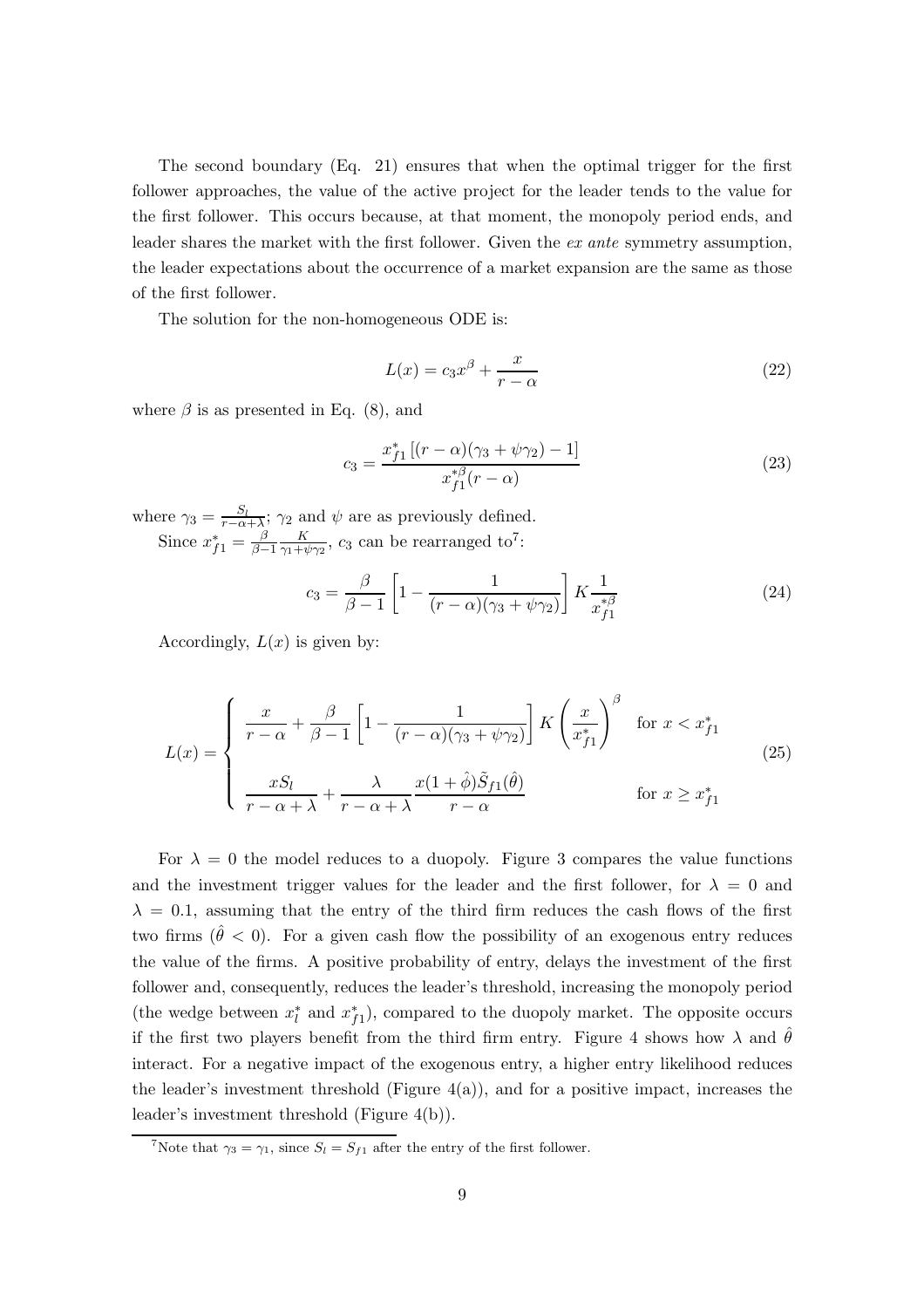

**Figure 3:** Leader's and first follower's value functions as a function of x and  $\lambda$ .  $\sigma = 0.25$ .  $r = 0.05, \ \alpha = 0.02, \ K = 30, \ \hat{\theta} = -0.25, \ \hat{\phi} = 0.2.$ 

Figure 5 shows that if the entry of a third firm has a negative impact on the first two firms' cash flows, it increases the threshold entry for the first follower and decreases the leader's threshold, increasing the monopoly period, when compared to a less negative effect of the entry. A higher  $\hat{\theta}$ , i.e. a more (less) positive (negative) effect of the third exogenous entry, always increases the leader's threshold and reduces the first follower threshold (see previous section), irrespective of the entry probability,  $\lambda$  (Figure 4(c)), or the dimension of the market expansion,  $\hat{\phi}$  (Figure 6(b)). The effect of  $\hat{\theta}$  on the firms' values is not monotonous for a negative effect, while for a positive effect a higher  $\hat{\theta}$  increases the value of leader (Figure  $6(a)$ ). For a deep negative effect of the third firm's entry, the leader may have its value increased (Figures 5 and  $6(a)$ ). The increase in the wedge between the triggers of the leader and first follower, i.e. the increase in the monopoly period, allows the monopolist (leader) to capture higher cash flows for a longer period, increasing its value.

Table 2 summarizes the effects of  $\hat{\theta}$ ,  $\hat{\phi}$ , and  $\lambda$  on the leader's and first follower's thresholds.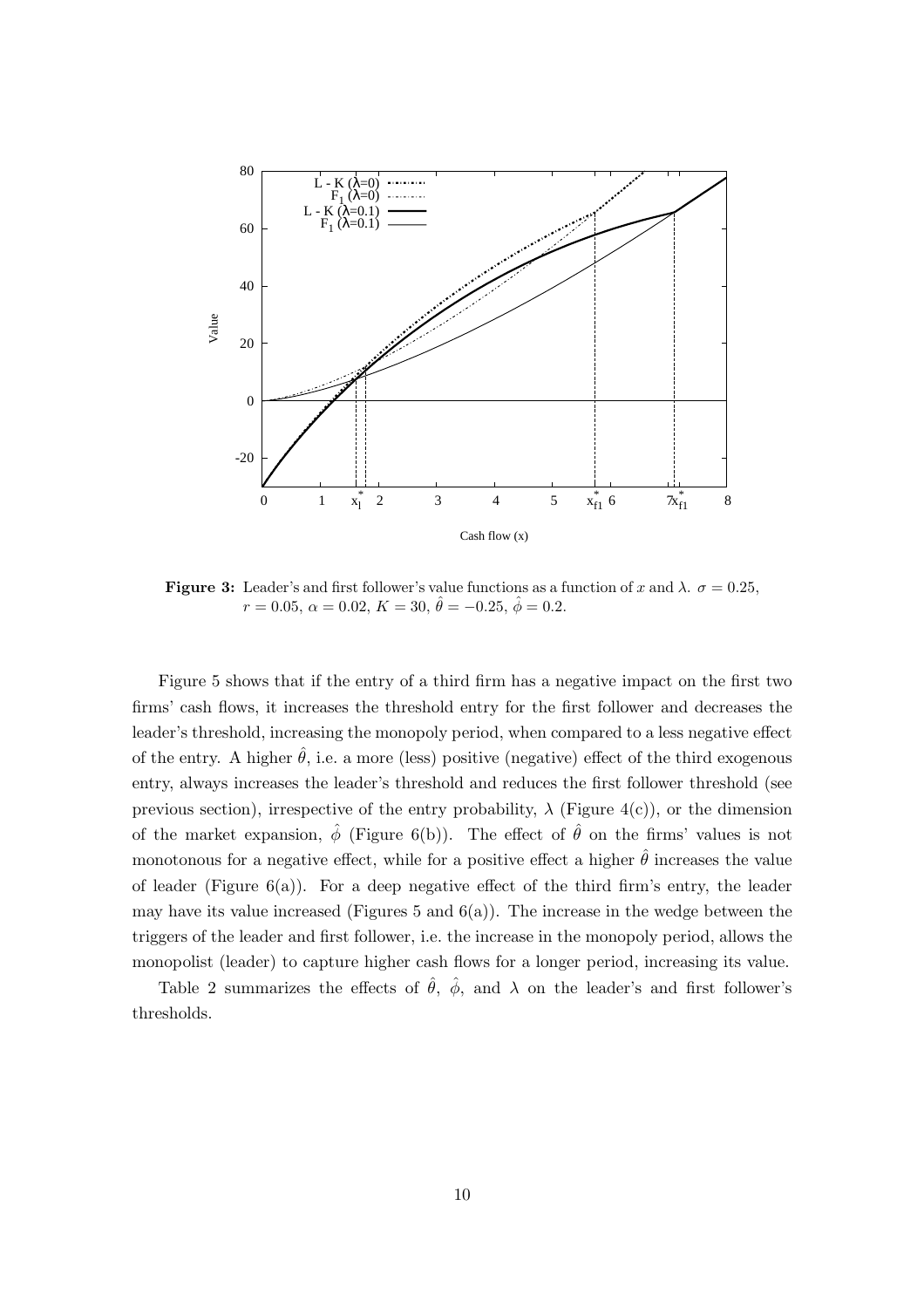

**Figure 4:** Optimal investment trigger for the leader,  $x_i^*$  $\hat{\theta}$ , as a function of  $\lambda$  and  $\hat{\theta}$ .  $\sigma =$ 0.25,  $r = 0.05$ ,  $\alpha = 0.02$ ,  $K = 30$ ,  $\hat{\phi} = 0.2$ .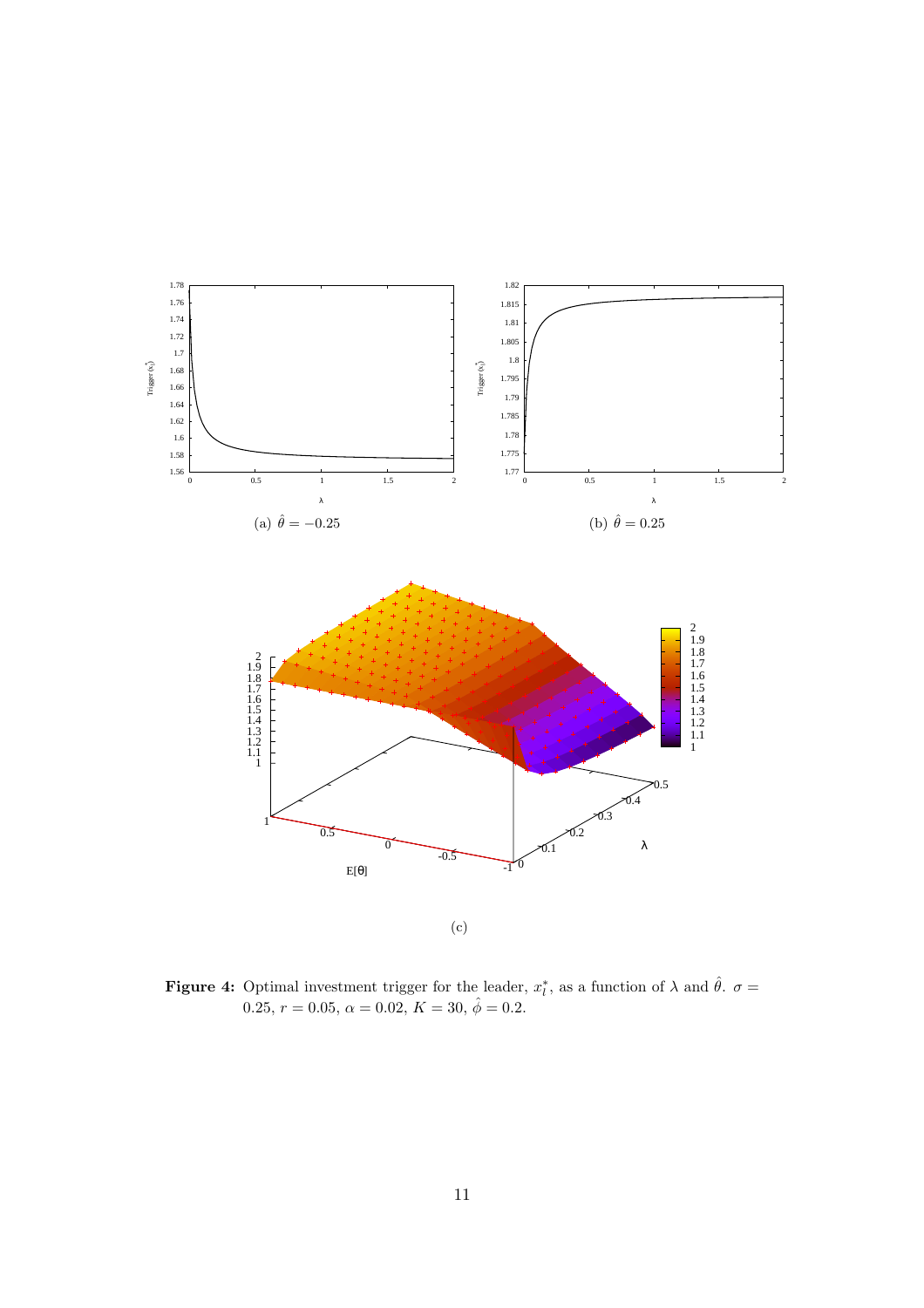![](_page_12_Figure_0.jpeg)

Figure 5: Leader and first follower value functions as a function of x.  $\sigma = 0.25$ ,  $r = 0.05$ ,  $\alpha = 0.02, K = 30, \hat{\phi} = 0.2, \lambda = 0.1.$ 

![](_page_12_Figure_2.jpeg)

**Figure 6:** Optimal investment trigger and value function for the leader,  $x_i^*$  $\chi^*$ , as a function of  $\hat{\phi}$  and  $\hat{\theta}$ .  $\sigma = 0.25$ ,  $r = 0.05$ ,  $\alpha = 0.02$ ,  $K = 30$ ,  $\lambda = 0.1$ .